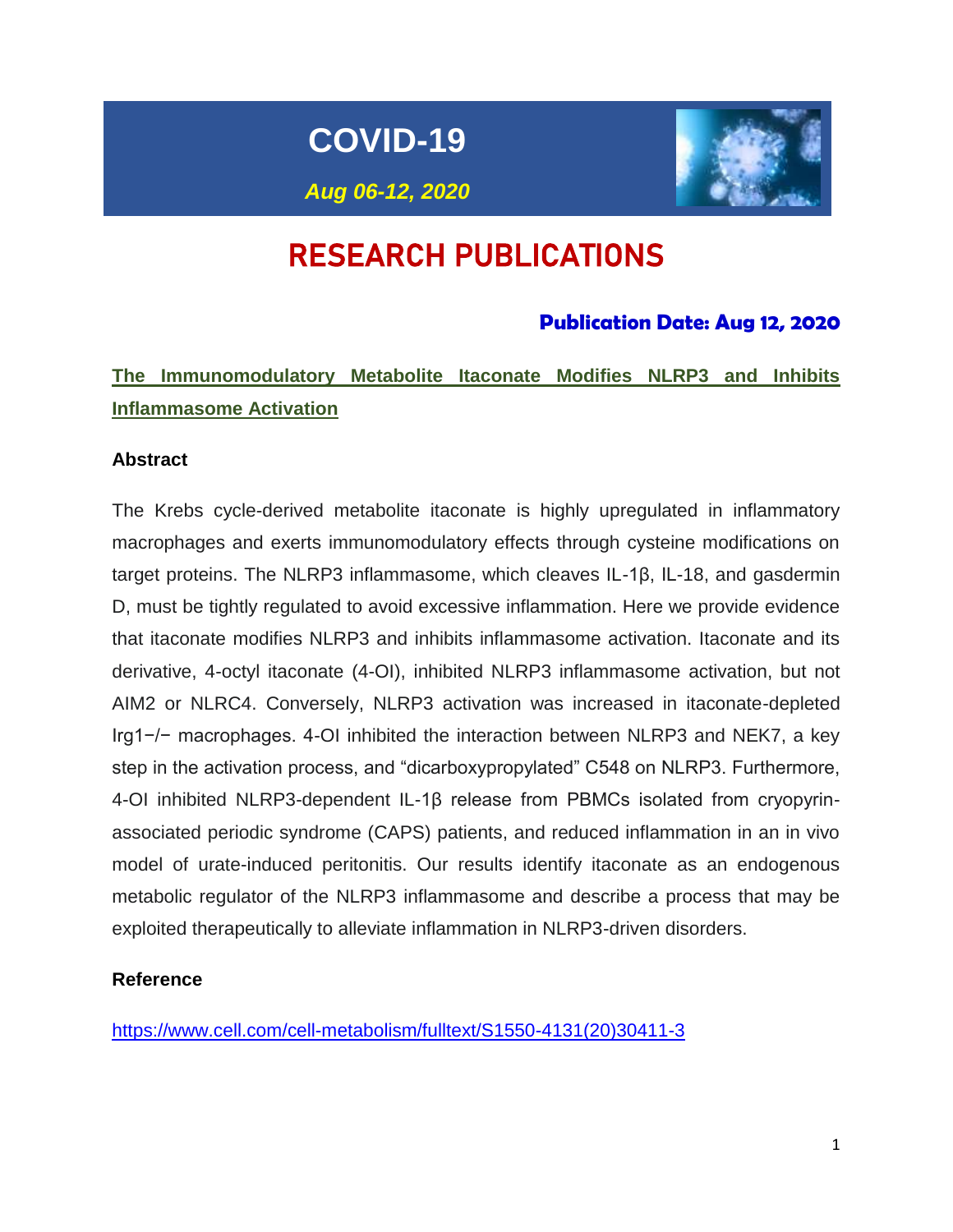## **Using the COVID-19 to influenza ratio to estimate early pandemic spread in Wuhan, China and Seattle, US**

### **Abstract**

*Background*: Pandemic SARS-CoV-2 was first reported in Wuhan, China on December 31, 2019. Twenty-one days later, the US identified its first case––a man who had traveled from Wuhan to the state of Washington. Recent studies in the Wuhan and Seattle metropolitan areas retrospectively tested samples taken from patients with COVID-like symptoms. In the Wuhan study, there were 4 SARS-CoV-2 positives and 7 influenza positives out of 26 adults outpatients who sought care for influenza-like-illness at two central hospitals prior to January 12, 2020. The Seattle study reported 25 SARS-CoV-2 positives and 442 influenza positives out of 2353 children and adults who reported acute respiratory illness prior to March 9, 2020. Here, we use these findings to extrapolate the early prevalence of symptomatic COVID-19 in Wuhan and Seattle.

*Methods*: For each city, we estimate the ratio of COVID-19 to influenza infections from the retrospective testing data and estimate the age-specific prevalence of influenza from surveillance reports during the same time period. Combining these, we approximate the total number of symptomatic COVID-19 infections.

*Findings*: In Wuhan, there were an estimated 1386 [95% CrI: 420-3793] symptomatic cases over 30 of COVID-19 between December 30, 2019 and January 12, 2020. In Seattle, we estimate that 2268 [95% CrI: 498, 6069] children under 18 and 4367 [95% CrI: 2776, 6526] adults were symptomatically infected between February 24 and March 9, 2020. We also find that the initial pandemic wave in Wuhan likely originated with a single infected case who developed symptoms sometime between October 26 and December 13, 2019; in Seattle, the seeding likely occurred between December 25, 2019 and January 15, 2020.

*Interpretation*: The spread of COVID-19 in Wuhan and Seattle was far more extensive than initially reported. The virus likely spread for months in Wuhan before the lockdown. Given that COVID-19 appears to be overwhelmingly mild in children, our high estimate for symptomatic pediatric cases in Seattle suggests that there may have been thousands more mild cases at the time.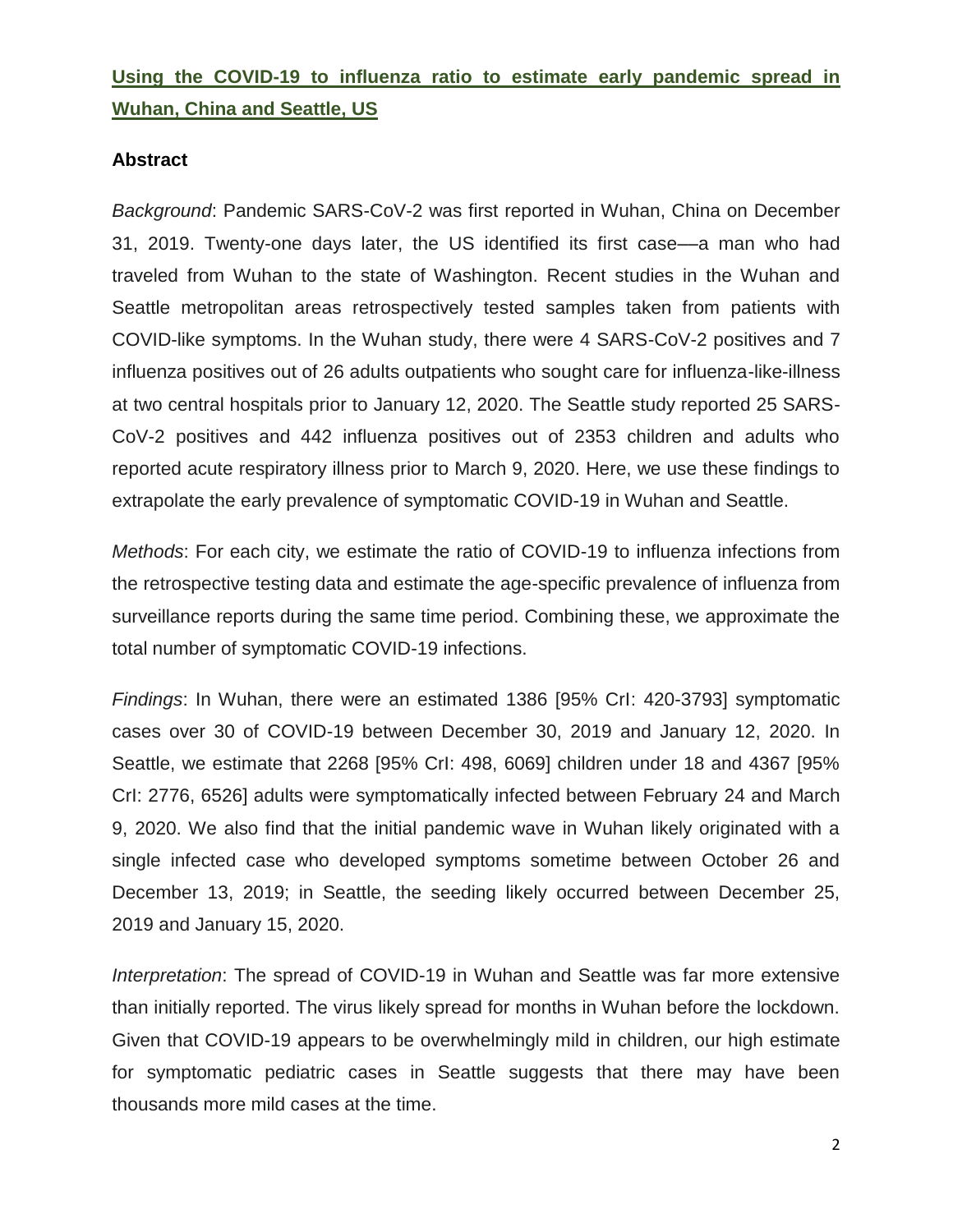#### **Reference**

https://www.thelancet.com/journals/eclinm/article/PIIS2589-5370(20)30223-6/fulltext

### **Determinants of COVID-19 vaccine acceptance in the US**

#### **Abstract**

*Background*: The COVID-19 pandemic continues to adversely affect the U.S., which leads globally in total cases and deaths. As COVID-19 vaccines are under development, public health officials and policymakers need to create strategic vaccineacceptance messaging to effectively control the pandemic and prevent thousands of additional deaths.

*Methods*: Using an online platform, we surveyed the U.S. adult population in May 2020 to understand risk perceptions about the COVID-19 pandemic, acceptance of a COVID-19 vaccine, and trust in sources of information. These factors were compared across basic demographics.

*Findings*: Of the 672 participants surveyed, 450 (67%) said they would accept a COVID-19 vaccine if it is recommended for them. Males (72%) compared to females, older adults (≥55 years; 78%) compared to younger adults, Asians (81%) compared to other racial and ethnic groups, and college and/or graduate degree holders (75%) compared to people with less than a college degree were more likely to accept the vaccine. When comparing reported influenza vaccine uptake to reported acceptance of the COVID-19 vaccine: 1) participants who did not complete high school had a very low influenza vaccine uptake (10%), while 60% of the same group said they would accept the COVID-19 vaccine; 2) unemployed participants reported lower influenza uptake and lower COVID-19 vaccine acceptance when compared to those employed or retired; and, 3) Black Americans reported lower influenza vaccine uptake and lower COVID-19 vaccine acceptance than all other racial groups reported in our study. Lastly, we identified geographic differences with Department of Health and Human Services (DHHS) regions 2 (New York) and 5 (Chicago) reporting less than 50 percent COVID-19 vaccine acceptance.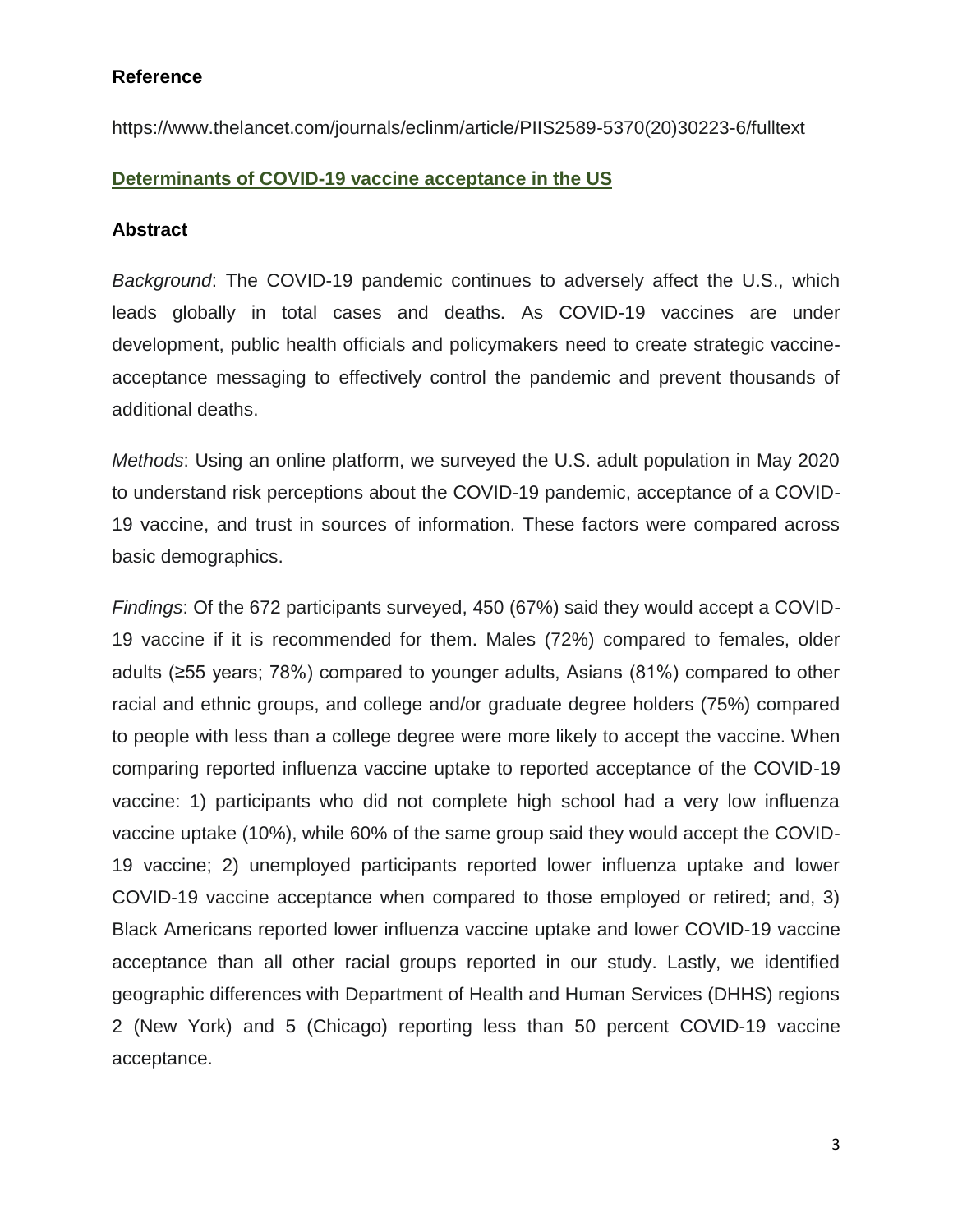*Interpretation*: Although our study found a 67% acceptance of a COVID-19 vaccine, there were noticeable demographic and geographical disparities in vaccine acceptance. Before a COVID-19 vaccine is introduced to the U.S., public health officials and policymakers must prioritize effective COVID-19 vaccine-acceptance messaging for all Americans, especially those who are most vulnerable.

#### **Reference**

https://www.thelancet.com/journals/eclinm/article/PIIS2589-5370(20)30223-6/fulltext

## **Publication Date: Aug 11, 2020**

# **Systems biological assessment of immunity to mild versus severe COVID-19 infection in humans**

### **Abstract**

COVID-19 represents a global crisis, yet major knowledge gaps remain about human immunity to SARS-CoV-2. We analyzed immune responses in 76 COVID-19 patients and 69 healthy individuals from Hong Kong and Atlanta. In PBMCs of COVID-19 patients, there was reduced expression of HLA-DR and pro-inflammatory cytokines by myeloid cells, and impaired mTOR-signaling and IFN-α production by plasmacytoid DCs. In contrast, there were enhanced plasma levels of inflammatory mediators, including EN-RAGE, TNFSF14, and oncostatin-M, which correlated with disease severity and increased bacterial products in human plasma. Single-cell transcriptomics revealed no type-I IFN, reduced HLA-DR in myeloid cells of severe patients, and transient expression of IFN-stimulated genes. This was consistent with bulk PBMC transcriptomics, and transient, low plasma IFN-α levels during infection. These results reveal mechanisms and potential therapeutic targets for COVID-19.

#### **Reference**

<https://science.sciencemag.org/content/early/2020/08/10/science.abc6261>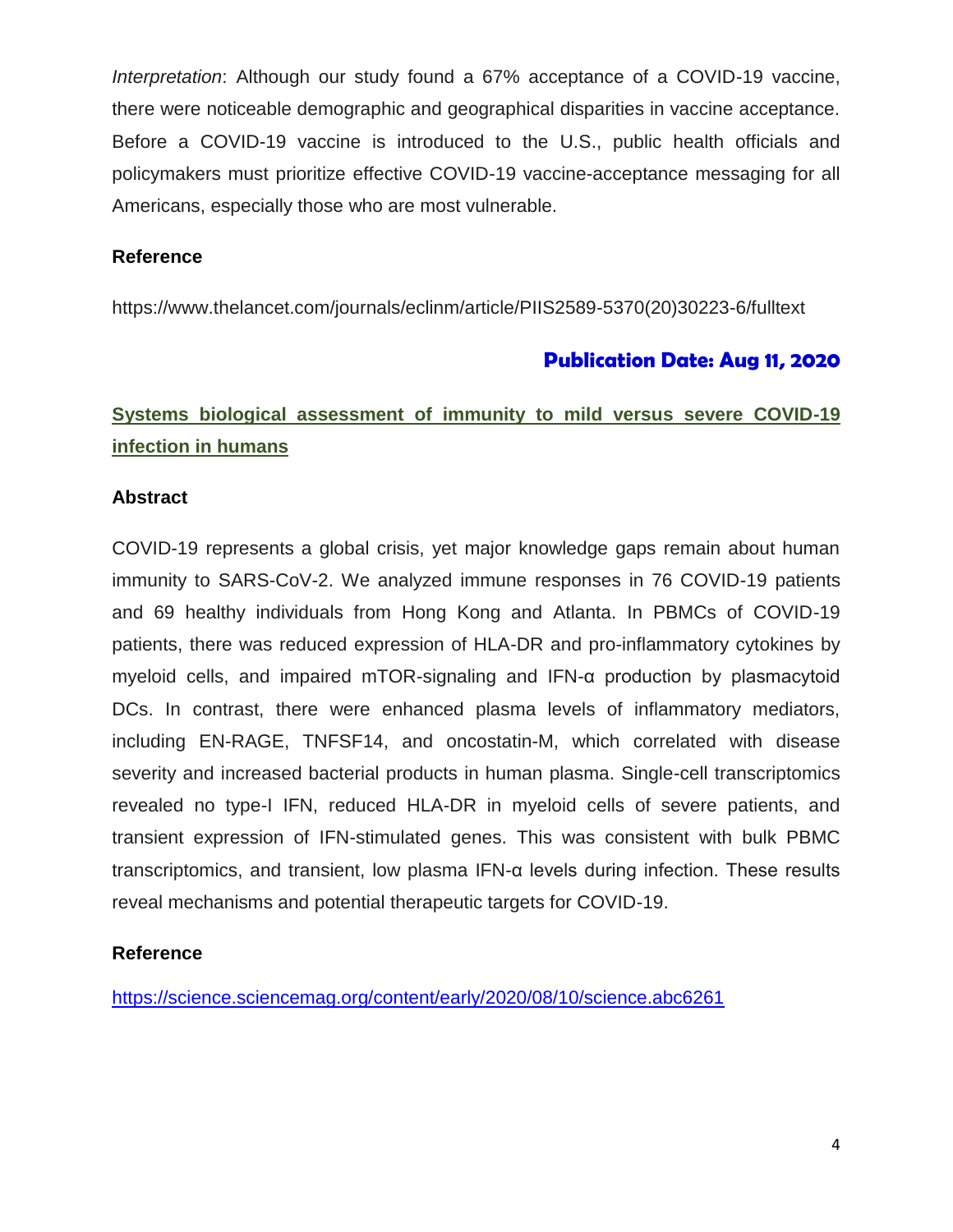# **Virtual screening, molecular docking studies and DFT calculations of FDA approved compounds similar to the non-nucleoside reverse transcriptase inhibitor (NNRTI) efavirenz**

#### **Abstract**

Severe acute respiratory syndrome coronavirus 2 (SARS-CoV-2) was confirmed as the causative virus of COVID-19 disease, which is currently a worldwide pandemic. Efavirenz, a non-nucleoside reverse transcriptase inhibitor (NNRTI), is one of the most potent chemical compounds proposed to treat COVID-19 infection. We, therefore, performed virtual screening on FDA approved drugs that are similar to the efavirenz moiety. Subsequently, the compounds were subjected to screening by analyzing their drug-likeness, such as Lipinski's rule of five and ADMET properties. Molecular docking study revealed that Met165, His41, His163, and Phe140 were important interacting residues for COVID-19 main protease receptor-ligand interaction. Five top-ranked compounds, podophyllotoxin, oxacillin, lovastatin, simvastatin, and gefitinib, were selected by virtual screening and docking studies. The highest occupied molecular (HOMO) orbital, lowest unoccupied molecular orbital (LUMO) and energy gap values was calculated using density functional theory (DFT). The results of the study showed that lovastatin and simvastatin might be considered as lead compounds for further development for COVID-19 main protease inhibitors.

#### **Reference**

[https://www.cell.com/heliyon/fulltext/S2405-8440\(20\)31486-9](https://www.cell.com/heliyon/fulltext/S2405-8440(20)31486-9)

## **Publication Date: Aug 10, 2020**

# **Study of the structural, chemical descriptors and optoelectronic properties of the drugs Hydroxychloroquine and Azithromycin**

## **Abstract**

Density functional theory (DFT) was performed in order to predict the structural, chemical descriptors and optoelectronic properties of the drugs Hydroxychloroquine and Azithromycin using the wB97XD, O3LYP and B3LYP functional with 6-31+G(d,p) basis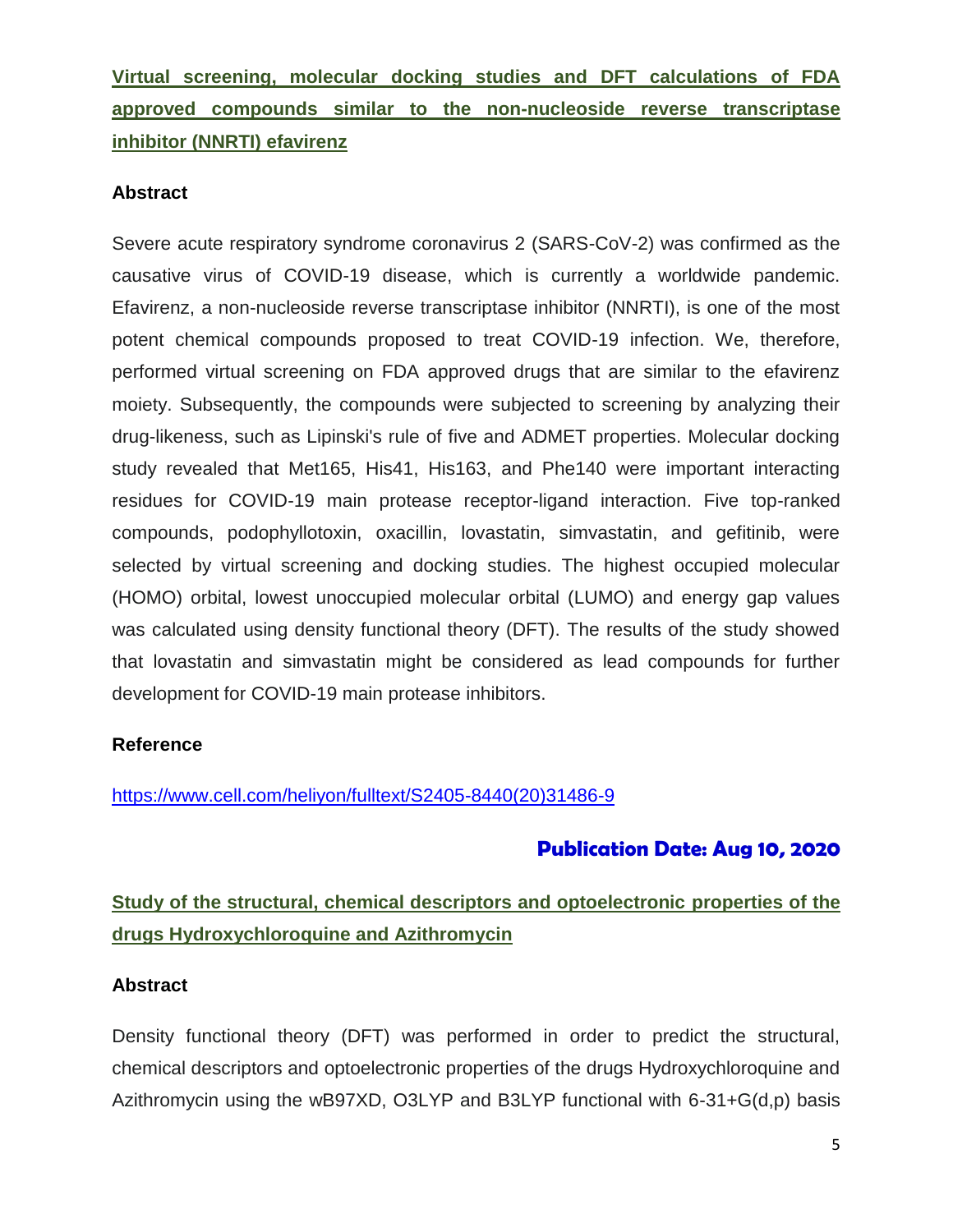set. It is observed from our studies that most of the descriptors presented show association with some processes, including absorption, blood-brain barrier transport, binding and even toxicity. Hence, the treatment of COVID-19 using Hydroxychloroquine and Azithromycin in some patients as single dose and their combination in patients with Corona virus resistance can be more effective. Our results show that these therapeutic molecules may also have good nonlinear optical applications, may have semiconductor character with wide band gap and can also be promising materials in the production of optoelectronic devices. The density of states and thermodynamic properties were equally determined.

#### **Reference**

[https://www.cell.com/heliyon/fulltext/S2405-8440\(20\)31491-2](https://www.cell.com/heliyon/fulltext/S2405-8440(20)31491-2)

### **Publication Date: Aug 09, 2020**

## **Correlates of access to hand hygiene resources in Ghanaian households: An exploratory analysis of the 2014 demographic and health survey**

#### **Abstract**

*Objectives*: Handwashing with soap and water remains the most effective public health measure to reduce the risk of infectious diseases, which kill over 2.5 million people annually, mostly children in developing countries. The absence of hand hygiene resources in homes put many at risk of these infectious diseases. In the wake of the outbreak of the COVID-19 pandemic, the World Health Organization (WHO) and governments around the world have stressed the importance of regular handwashing to prevent the spread of the virus. This suggests that research on water, sanitation, and hygiene issues deserve continuous scholarly attention. In Ghana, studies on household's access to hand hygiene resources are few and relatively old. Therefore, this study estimated the proportion of Ghanaian households with access to hand hygiene resources and their associated determinants using data from a recent national survey.

*Methods*: The study used the cross-sectional 2014 Ghana Demographic and Health Surveys dataset. We used STATA-14 to perform data analyses on a weighted sample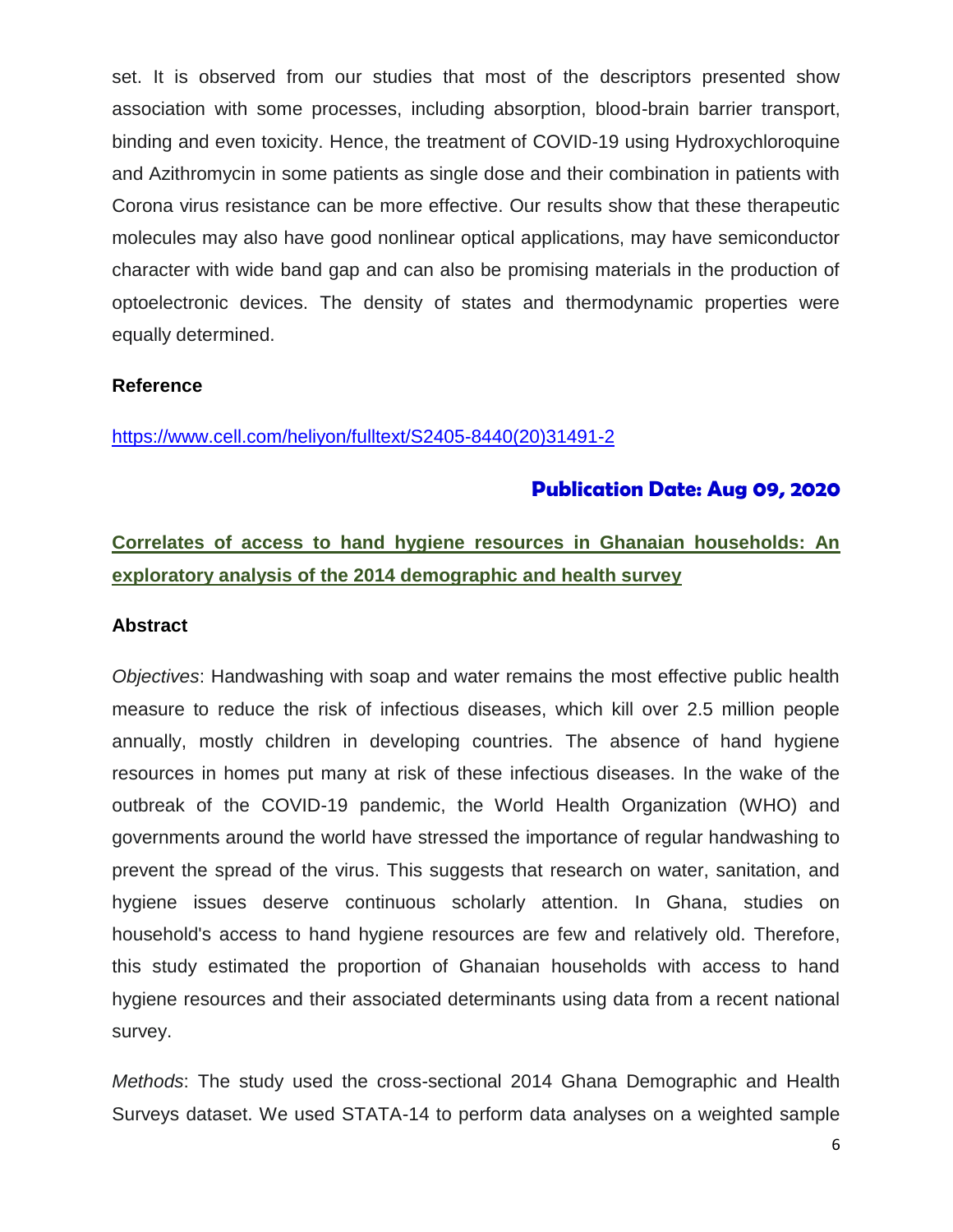of 11,710.06 households. We used complex samples analysis technique to adjust for sample units, stratification and sample weights for both the descriptive statistics and multivariate robust Poisson regression.

*Results*: The result showed that about one fifth of Ghanaian households had access to hand hygiene resources. Households with heads who attained a Middle/JHS/JSS or Secondary/SSS/SHS/Higher level education, those headed by persons having at least 30–44 years, and non-poorest households, and from the Volta region were more likely to have access to hand hygiene resources. Further, households in urban areas, households that spent between 0-30 min to get to a source of water, and households in Eastern and Brong-Ahafo regions were less likely to have access to hand hygiene resources.

*Conclusion*: This study identified key socioeconomic and demographic correlates of a household's access to hand hygiene resources in Ghana. In the interim, the government and development partners can provide hand hygiene resources to households with limited or no access. For the long term, we recommend that the government should implement measures and policies that facilitate citizens' economic independence and their attainment of higher formal education.

#### **Reference**

[https://www.cell.com/heliyon/fulltext/S2405-8440\(20\)31527-9](https://www.cell.com/heliyon/fulltext/S2405-8440(20)31527-9)

## **Publication Date: Aug 06, 2020**

# **Predicting novel drugs for SARS-CoV-2 using machine learning from a >10 million chemical space**

#### **Abstract**

There is an urgent need for the identification of effective therapeutics for COVID-19 and we have developed a machine learning drug discovery pipeline to identify several drug candidates. First, we collect assay data for 65 target human proteins known to interact with the SARS-CoV-2 proteins, including the ACE2 receptor. Next, we train machine learning models to predict inhibitory activity and use them to screen FDA registered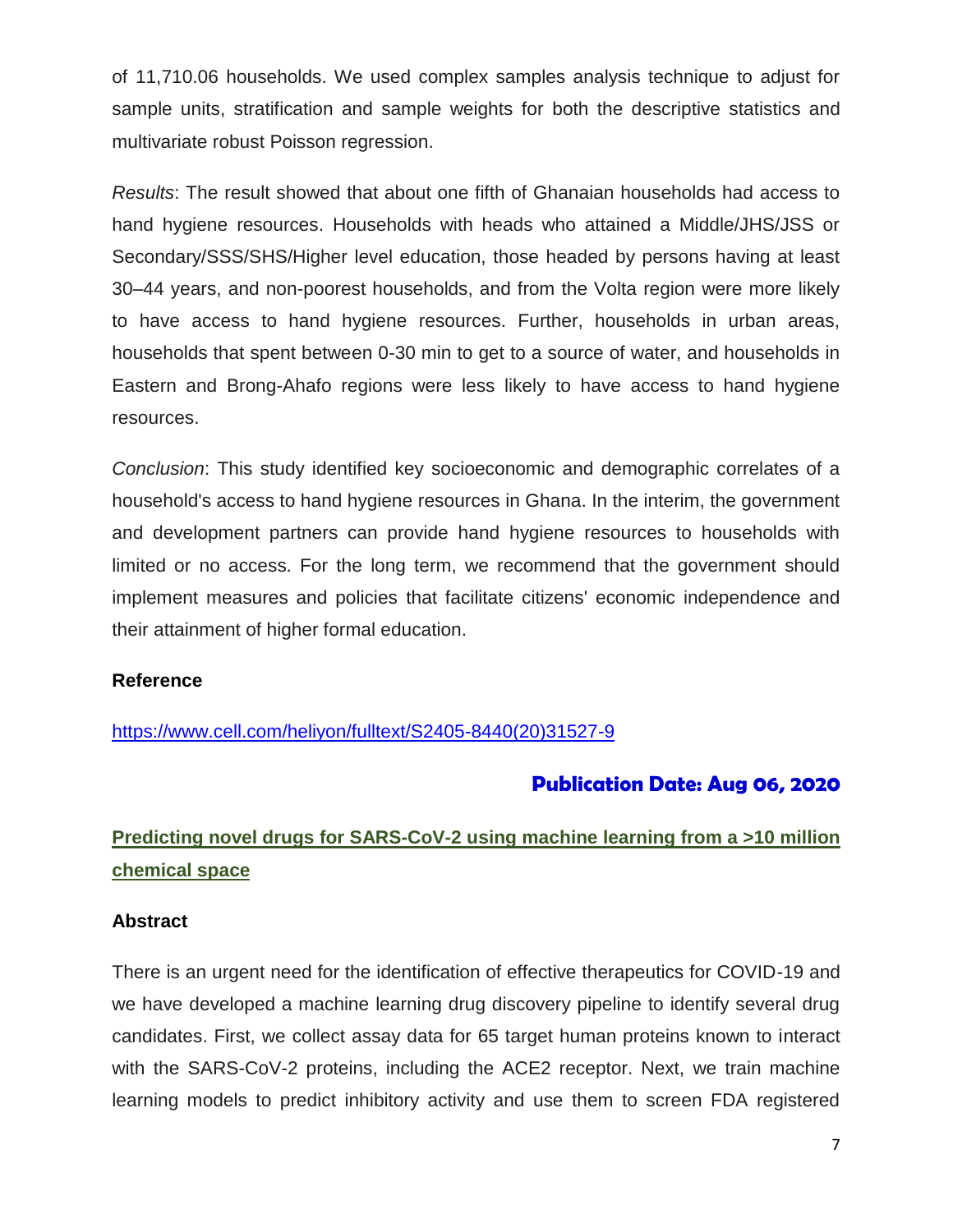chemicals and approved drugs (~100,000) and ~14 million purchasable chemicals. We filter predictions according to estimated mammalian toxicity and vapor pressure. Prospective volatile candidates are proposed as novel inhaled therapeutics since the nasal cavity and respiratory tracts are early bottlenecks for infection. We also identify candidates that act across multiple targets as promising for future analyses. We anticipate that this theoretical study can accelerate testing of two categories of therapeutics: repurposed drugs suited for short-term approval, and novel efficacious drugs suitable for a long-term follow up.

#### **Reference**

Kowalewski, Joel, and Anandasankar Ray. "Predicting novel drugs for SARS-CoV-2 using machine learning from a> 10 million chemical space." *Heliyon* (2020): e04639.

## **Searching potential antiviral candidates for the treatment of the 2019 novel coronavirus based on DFT calculations and molecular docking**

#### **Abstract**

In the present work, the succinic acid (SA), L-pyroglutamic acid (L-PGA), N-phenylthioacetamide (N-NPTA), 2-amino-5-chloropyridine hydrogen succinate (ACPS), epigallocatechine Gallate (EGCG) or KDH and, selenomethionine (SeM) compounds have been proposed as potential antiviral candidates to treatment of COVID-19 based on B3LYP/6-311++G∗∗ calculations and molecular docking. Solvation energies, stabilization energies, topological properties have been evaluated as function of acceptors and donors groups present in their structures. ACPS presents the higher reactivity in solution possibly because has the higher nucleophilicity and elecrophilicity indexes while KDH evidence the higher solvation energy probably due to the higher quantity of donors and acceptors groups. NBO studies show that KDH is the most stable in solution. Mapped MEP surfaces have evidenced stronger nucleophilic and electrophilic sites in ACPS, in agreement with the three C=O and two N–H and O–H groups present in this species while KDH has only a C=O group but a total of 19 acceptors and donors groups. From the above studies for six species we can propose that the better potential antiviral candidate to treatment of COVID-19 is ACPS and then, KDH. For a better prediction of the antiviral and anti-inflammatory properties of the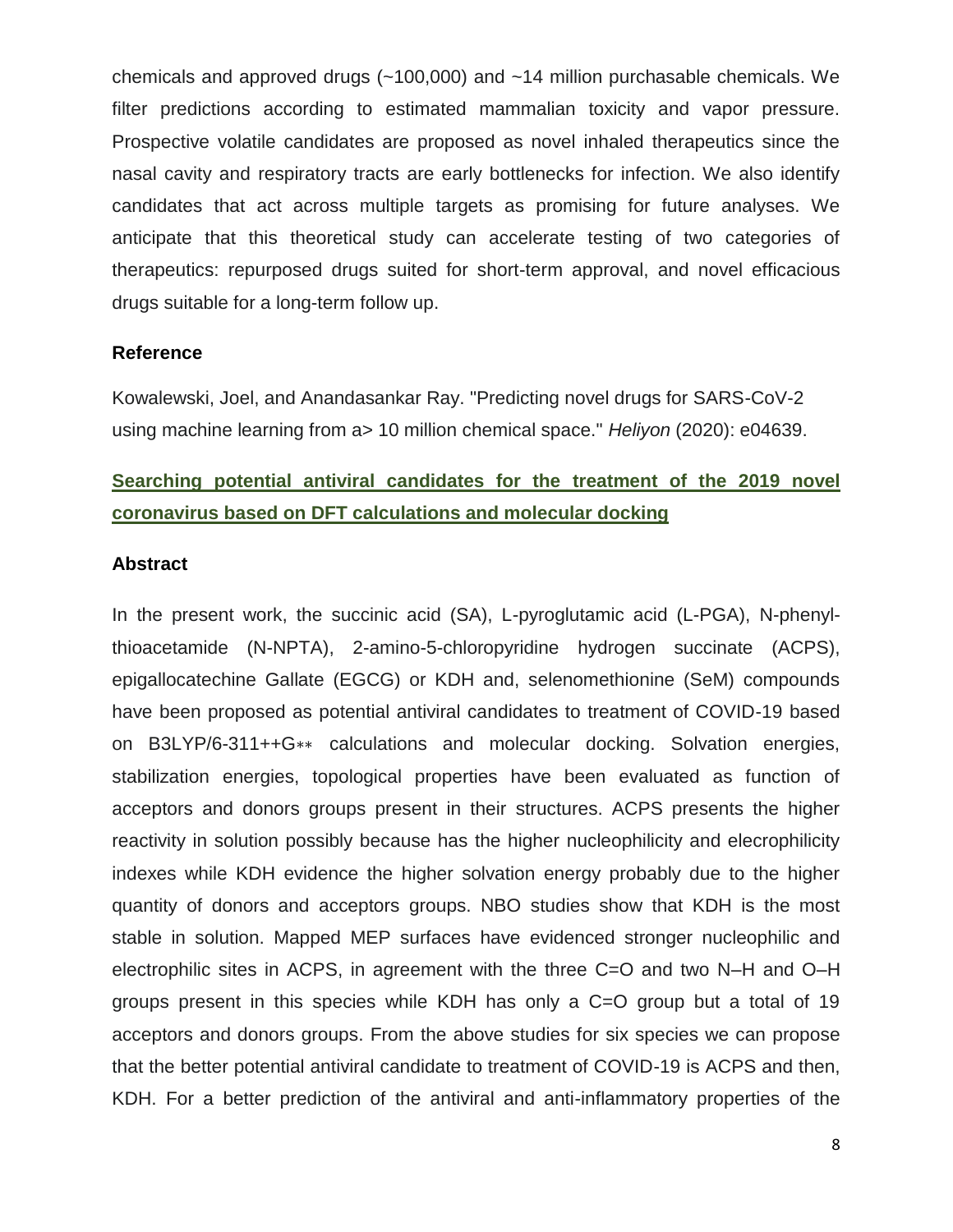proposed compounds, molecular docking calculations were performed by using four structures of COVID-19. Docking results were discussed basing on binding affinities and the interaction types among ligands and different amino acid residues, indicating the powerful ability of KDH and then ACPS ligands on front of the novel coronavirus disease especially for the first and the fourth species (6LU7, 7BTF).

### **Reference**

https://www.cell.com/heliyon/fulltext/S2405-8440(20)31484-5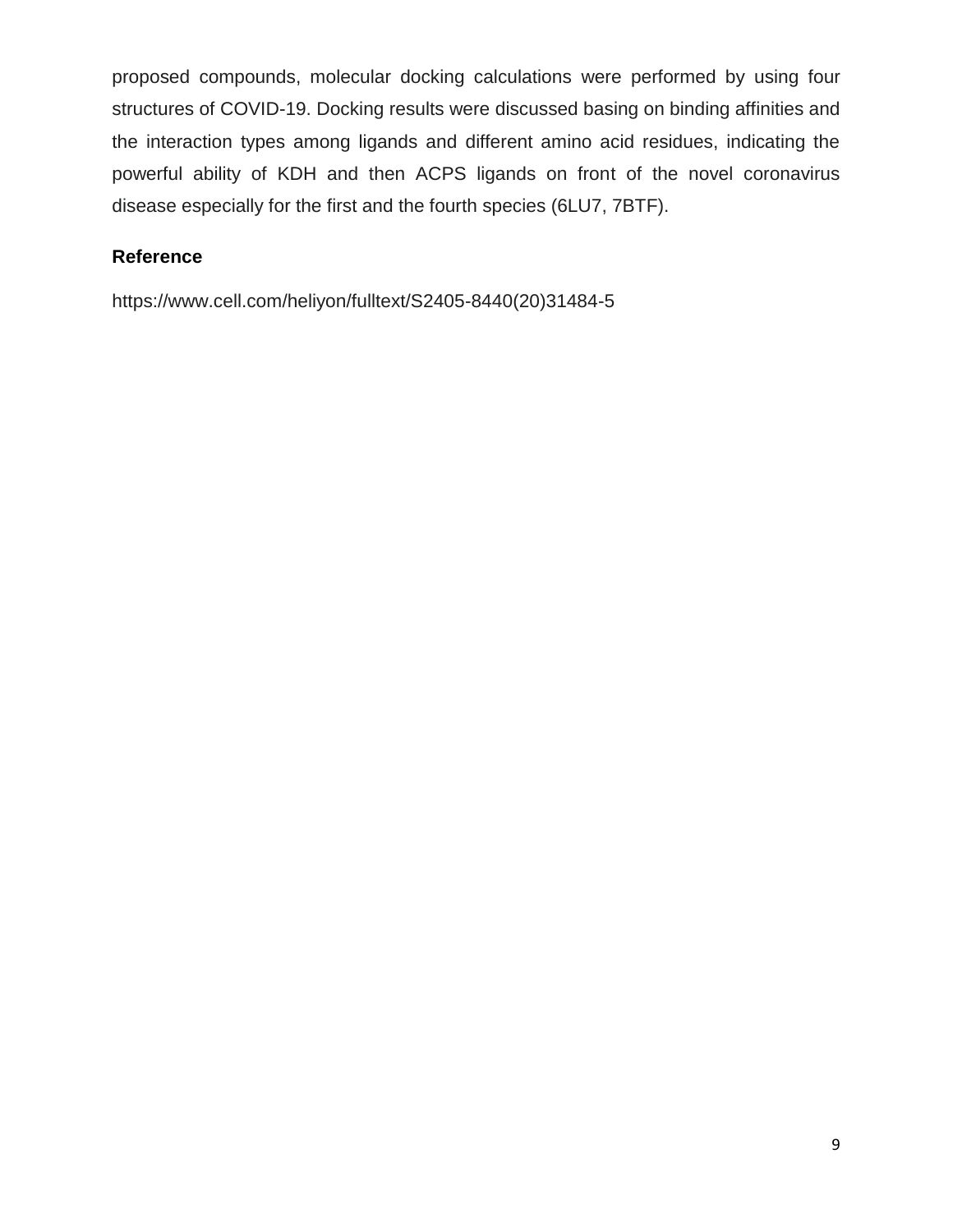# REPORT

## **Publication Date: Aug 06, 2020**

# **A molecular pore spans the double membrane of the coronavirus replication organelle**

Coronavirus genome replication is associated with virus-induced cytosolic doublemembrane vesicles, which may provide a tailored micro-environment for viral RNA synthesis in the infected cell. However, it is unclear how newly synthesized genomes and mRNAs can travel from these sealed replication compartments to the cytosol to ensure their translation and the assembly of progeny virions. Here, we used cellular electron cryo-microscopy to visualize a molecular pore complex that spans both membranes of the double-membrane vesicle and would allow export of RNA to the cytosol. A hexameric assembly of a large viral transmembrane protein was found to form the core of the crown-shaped complex. This coronavirus-specific structure likely plays a critical role in coronavirus replication and thus constitutes a potential drug target.

## **Reference**

https://science.sciencemag.org/content/early/2020/08/05/science.abd3629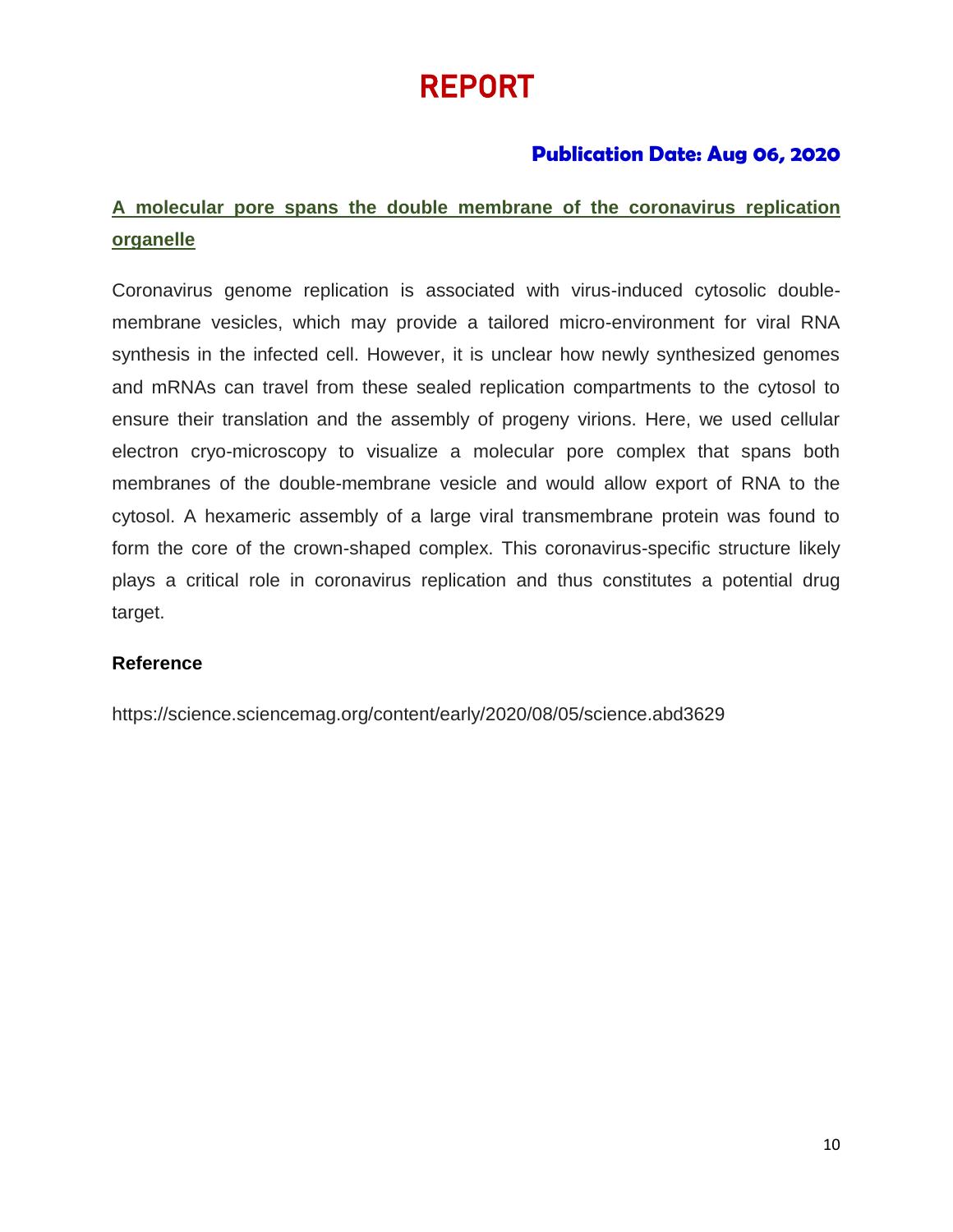# **PERSPECTIVE**

## **Publication Date: Aug 07, 2020**

#### **Interferon responses in viral pneumonias**

#### **Abstract**

The severe acute respiratory syndrome coronavirus 2 (SARS-CoV-2) outbreak quickly developed into a pandemic in March 2020. To date, no vaccines or antiviral medications are available, and given the urgency, many clinical trials have started screening existing antiviral drugs for efficacy against SARS-CoV-2 infection. Among a variety of therapeutic approaches, the use of different types of interferon (IFN) as antiviral agents is under investigation owing to promising outcomes in other coronavirus-induced pathologies. Through different mechanisms and effector proteins, IFNs play an important role in the inhibition of viral replication. Major group, and Broggi group, respectively, described the mechanisms by which IFN-λ responses contribute to pathogenesis in viral pneumonias. Conversely, Hadjadj and co-workers studied peripheral blood responses from a cohort of 50 patients with coronavirus disease 2019 (COVID-19), demonstrating that critically ill patients have reduced IFN responses paired with a proinflammatory response. For more details, read the link given below.

#### **Reference**

https://science.sciencemag.org/content/369/6504/626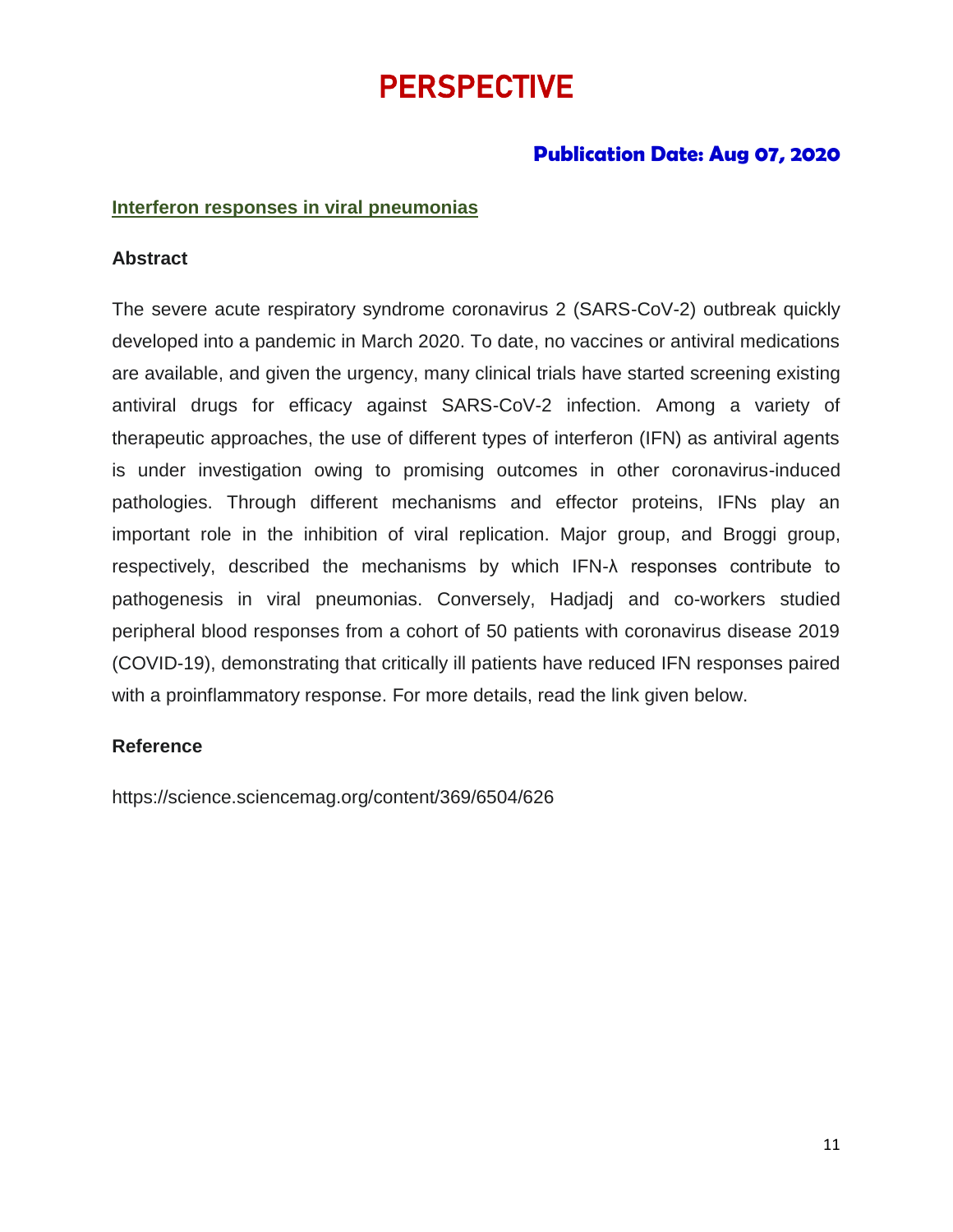# COMMENT

## **Publication Date: Aug 12, 2020**

**Some challenges of sparse data necessitating strong assumptions in investigating early COVID-19 disease**

### **Abstract**

In this study (published in EClinicalMedicine), Du and co-workers use a novel approach to estimate unseen COVID-19 cases early in the pandemic, when neither awareness of the disease nor suitable testing was available. By retrospectively testing samples from patients seeking treatment for seasonal flu, then calculating the 'COVID-19-to-influenza positives ratio' (CIPR) of SARS-CoV-2 positives to flu positives, and applying the CIPR to observed flu cases, they extrapolate the likely unseen COVID-19 cases.

This method requires many strong assumptions, and generates imprecise estimates given few observed infective events, and is subject to several different selection biases. Such estimates are needed, since for a new virus, accurate assessment of onset date and early transmission dynamics are difficult. These early data are needed to understand pandemic development, and for predicting onset and containing new infective waves in space and time, with localised outbreaks probable. Therefore, it is necessary to understand the influence of both strong assumptions and sparse data on model outputs and interpretation. For more details, read the link given below.

#### **Reference**

[https://www.thelancet.com/journals/eclinm/article/PIIS2589-5370\(20\)30243-1/fulltext](https://www.thelancet.com/journals/eclinm/article/PIIS2589-5370(20)30243-1/fulltext)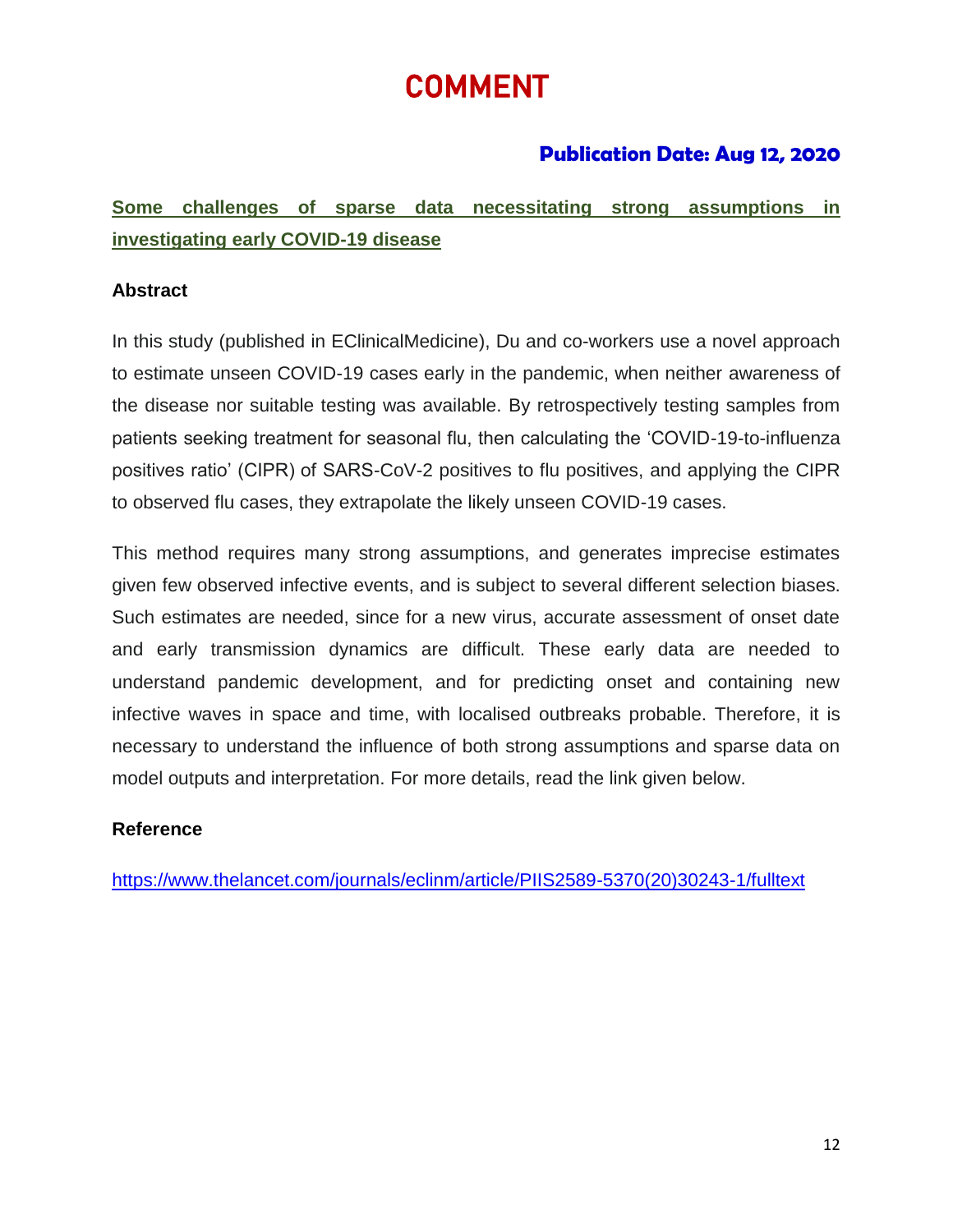# WORLD VIEW

## **Publication Date: Aug 11, 2020**

#### **A negative COVID-19 test does not mean recovery**

Eight months into the global pandemic, its effects are measured only in deaths. Nonhospitalized cases are loosely termed 'mild' and are not followed up. Recovery is implied by discharge from hospital or testing negative for the virus. Ill health in those classed as 'recovered' is going largely unmeasured. And, worldwide, millions of those still alive, who got ill without being tested or hospitalized are simply not being counted.

Previously healthy people with persistent symptoms, such as chest heaviness, breathlessness, muscle pains, palpitations and fatigue, which prevent them from resuming work or physical or caring activities, are still classed under the umbrella of 'mild COVID'. Data from a UK smartphone app for tracking symptoms suggests that at least one in ten of those reporting are ill for more than three weeks. Symptoms lasting several weeks and impairing a person's usual function should not be called mild.

Defining and measuring recovery from COVID-19 should be more sophisticated than checking for hospital discharge, or testing negative for active infection or positive for antibodies. Once recovery is defined, COVID can be differentiated that quickly goes away from the prolonged form.

For surveillance, public-health agencies must prioritize agreement on criteria for a definition of recovery, and on the structures in which these criteria could be implemented. Research must be overlaid on surveillance with studies of the characteristics of those experiencing prolonged ill health.

The narrow narrative of death as the only bad outcome from COVID needs broadening to include people becoming less healthy, less capable, less productive and living with more pain. For that, we'll need better surveillance. The essential first step is getting clear and universal definitions for recovery and COVID severity. For more details, read the link given below.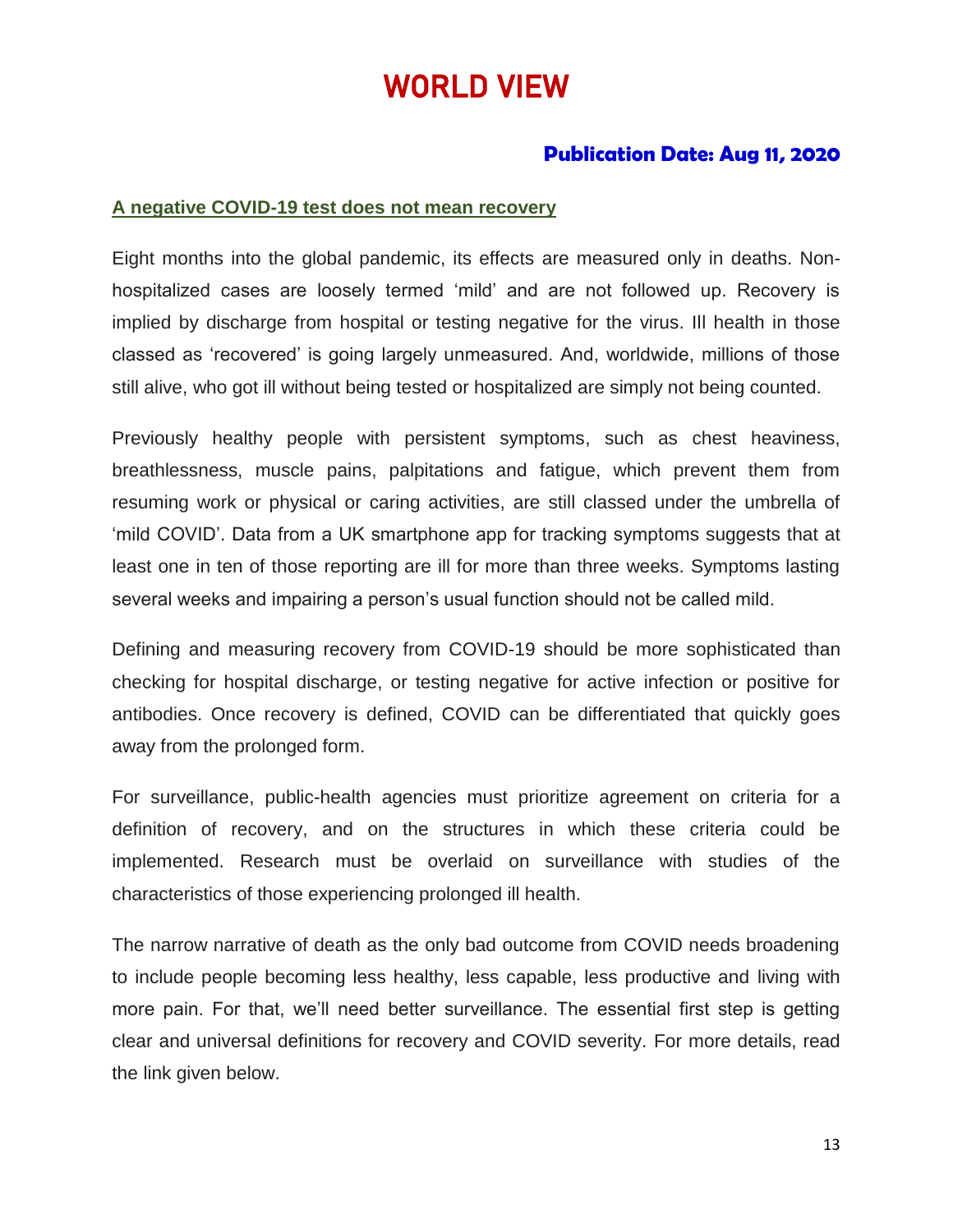## **Reference**

https://www.nature.com/articles/d41586-020-02335-z